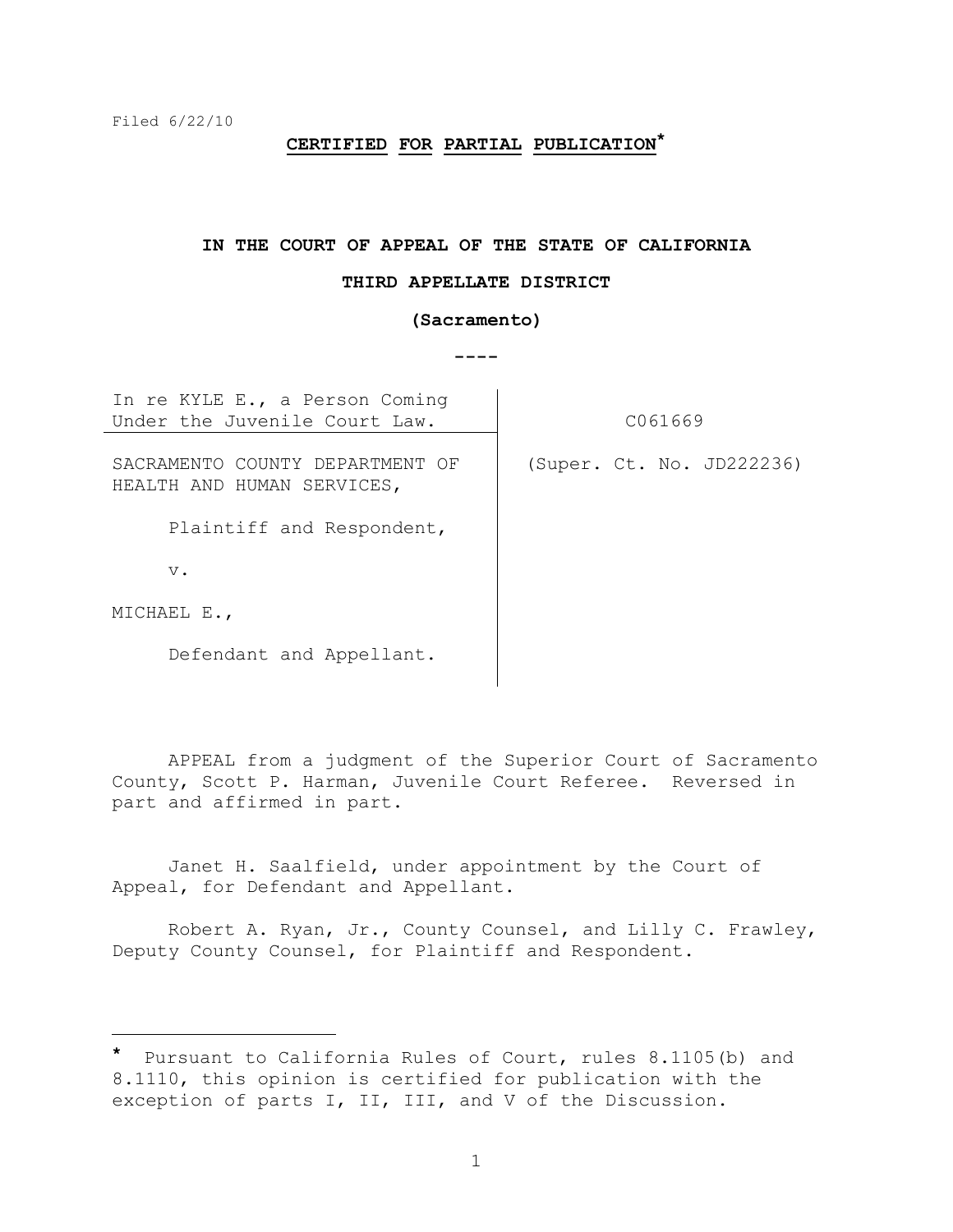Appellant, Michael E., presumed father of minor Kyle E., appeals from an order of the juvenile court terminating reunification services. (Welf. & Inst. Code, §§ 366.21, subd. (f), 395.)**1** Appellant contends: (1) the juvenile court abused its discretion and violated appellant's due process rights when it denied him reunification services pursuant to *Robert L.***2** and failed to abide by the requirements of section 361.5, subdivision (b)(14); (2) there is insufficient evidence to support the juvenile court's finding that the minor's "injury or detrimental condition . . . would ordinarily not be sustained, except as the result of the unreasonable or neglectful acts or omissions of the parents, [S.E.] and Michael [E.] . . . "; (3) the juvenile court failed to comply with the notice requirements of the Indian Child Welfare Act (ICWA) (25 U.S.C. § 1901 et seq.); (4) the juvenile court's visitation order unlawfully delegated the responsibility of whether or not visitation would occur at all to the Sacramento County Department of Health and Human Services (the Department); and (5) there is insufficient evidence to support the juvenile court"s finding regarding appellant"s whereabouts and/or identity.

i<br>L

**<sup>1</sup>** Undesignated statutory references are to the Welfare and Institutions Code.

**<sup>2</sup>** *Robert L. v. Superior Court* (1996) 45 Cal.App.4th 619 (*Robert L.*).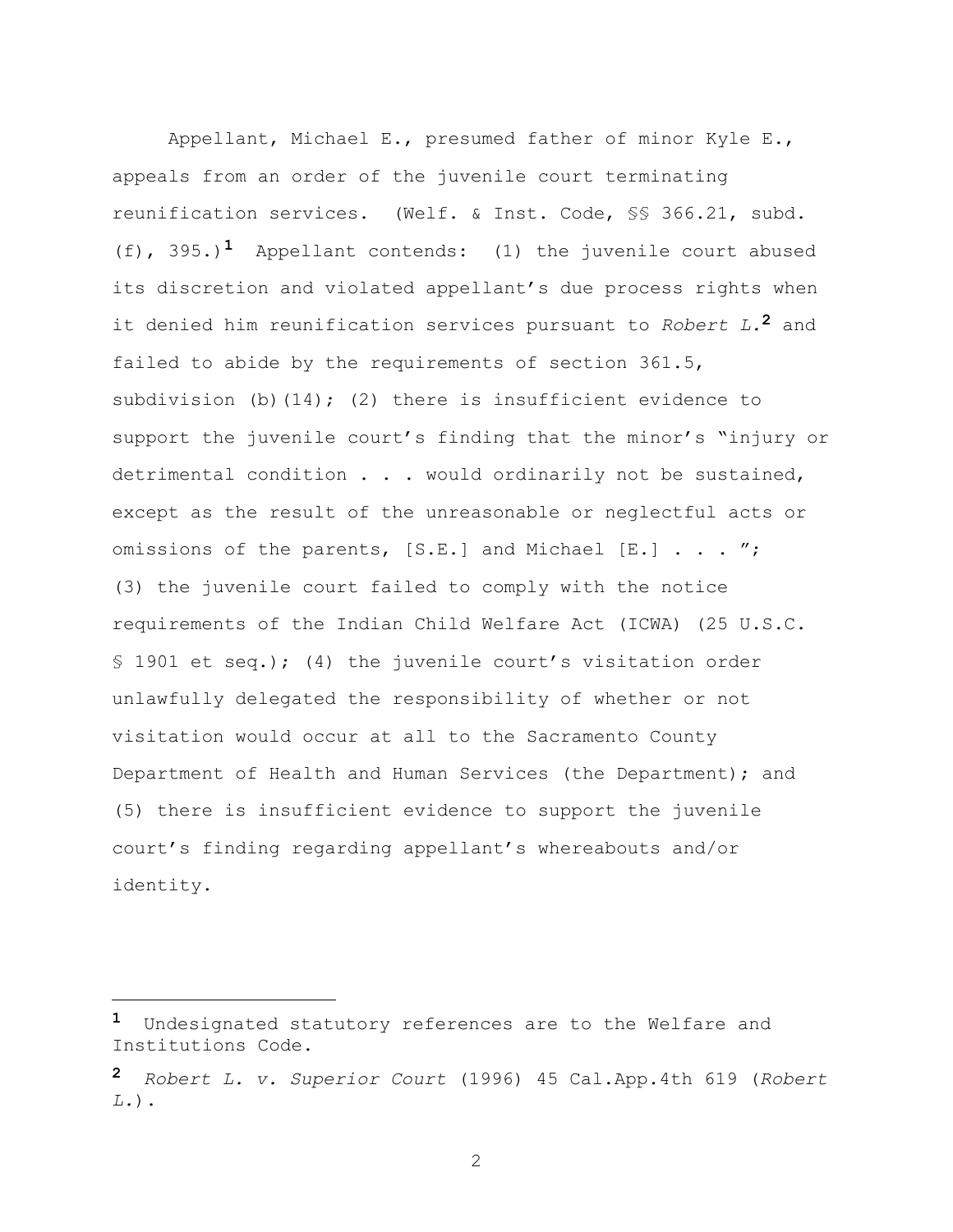The Department concedes the lack of substantial evidence to support the court's finding as to appellant regarding the cause of the minor's injury or detrimental condition, and further concedes the court erred in finding that appellant"s whereabouts and/or identity were unknown.

We will accept the Department's concessions and strike the findings at issue with regard to appellant. We will reverse and remand for further proceedings the court's order of visitation. In all other respects, we will affirm the juvenile court's order.

# **FACTUAL AND PROCEDURAL BACKGROUND**

On November 18, 2008, the minor, then 16 years old, was placed into protective custody after appellant put him on a plane from San Diego to Sacramento. Airport deputies took the minor to his mother"s home. His mother, S.E., dropped him off at a Sacramento youth center claiming he was abusive to her other children and, due to his emotional and behavioral problems, she was unable to care for him.

On November 20, 2008, the Department filed a juvenile dependency petition on behalf of the minor alleging a substantial risk that the minor would suffer serious physical harm or illness due to the failure or inability of the mother to supervise or protect the child adequately. (§ 300, subd. (b).) The petition alleged that the minor's behaviors included running away, suicidal ideations, and threatening to kill his sister and that mother failed or refused to provide adequate care,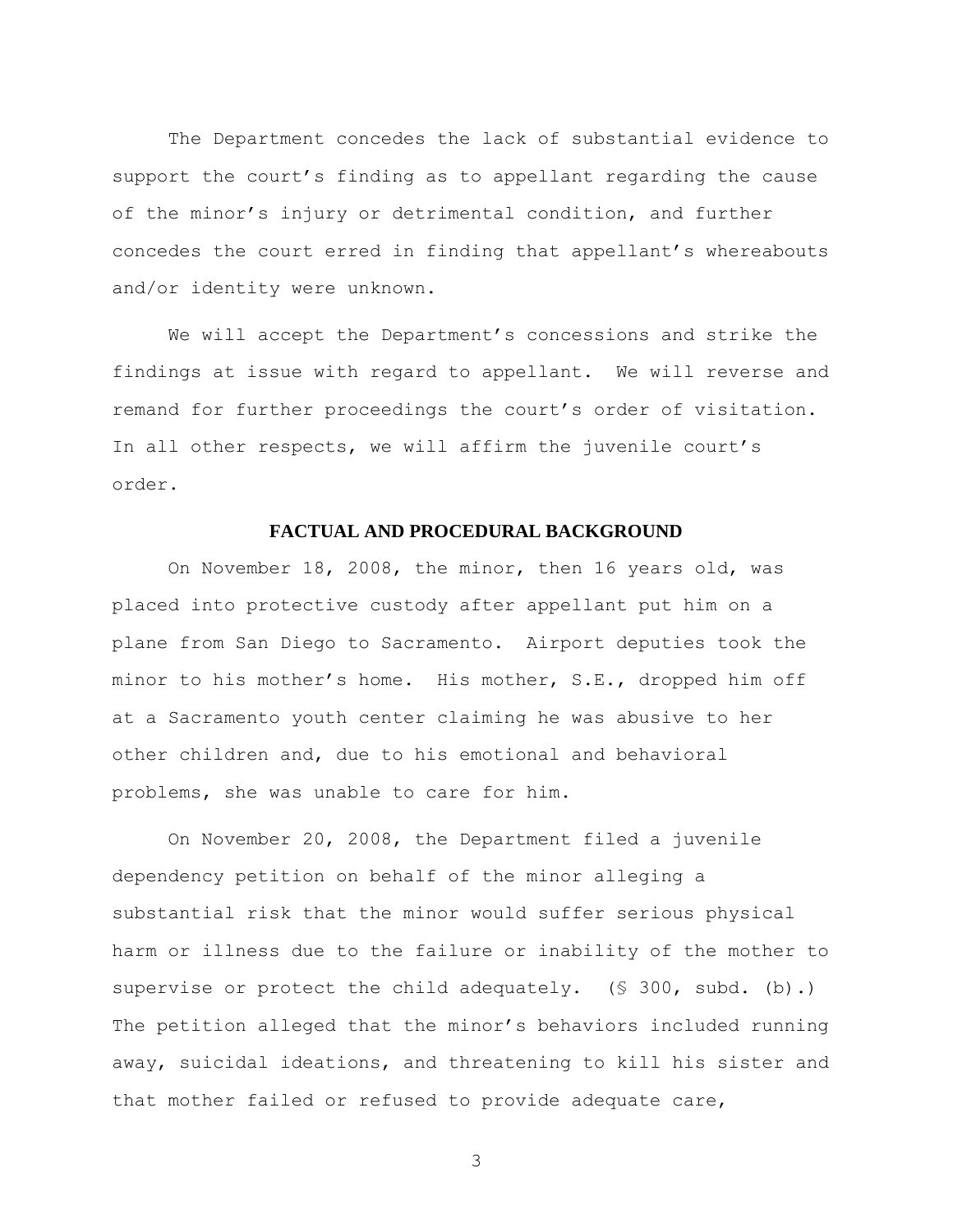supervision and protection. (§ 300, subd. (b)(1) [hereafter the (b)(1) allegation].) The petition further alleged that mother was allowing appellant to have unsupervised visitation with the minor despite knowing the court had ordered supervised visitation due to "his physical abuse of the child." (§ 300, subd. (b)(2) [hereafter the (b)(2) allegation].)

At the jurisdictional hearing on February 3, 2009, appellant's counsel requested a waiver of appellant's appearance at both the hearing then taking place and the contested jurisdictional hearing to follow two days later. The court granted the request.

At the contested jurisdictional hearing on February 5, 2009, the court accepted an amendment to the petition, which deleted the  $(b)$  (1) and  $(b)$  (2) allegations noted above and replaced them with a section 300, subdivision (c) allegation (hereafter section 300(c) allegation), which alleged that the minor"s mother was unable to provide for the care, supervision and protection of the minor in that the mother "does not have the necessary skills to parent [the minor] due to the fact that [the minor] is suffering from serious emotional damage evidenced by severe anxiety, depression, withdrawal, and/or untoward aggressive behavior toward self or others." The petition further alleged that the minor had been diagnosed with "Major Depressive disorder," and that his behaviors included running away, suicidal ideations, threatening to kill his sister, and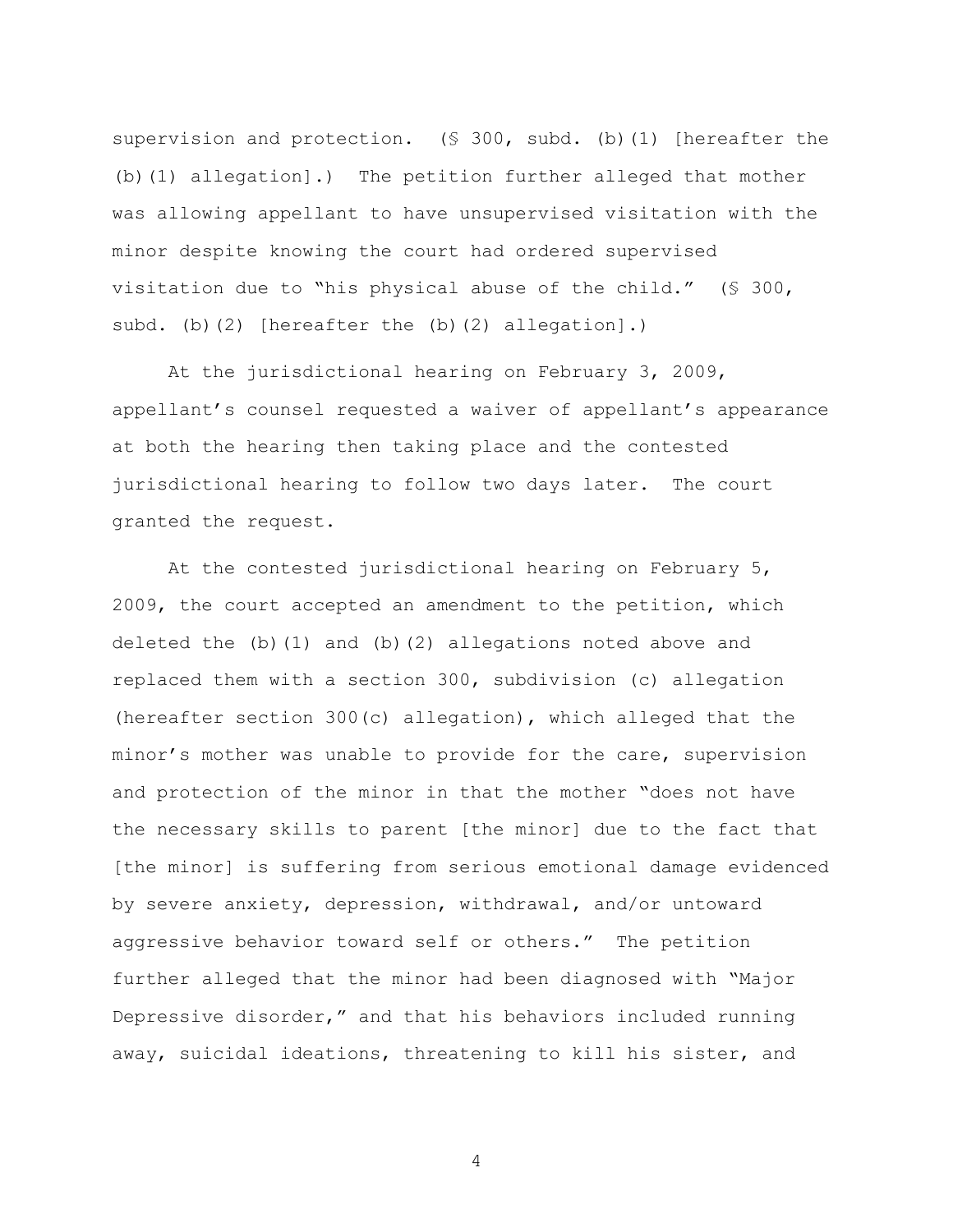living with appellant "with whom there is a court order for supervised visitation only."

Appellant was absent from the contested jurisdictional hearing but represented by counsel. When asked whether appellant was in agreement with the amended petition, appellant's counsel replied as follows: "I just spoke to the father. He is not in agreement with the resolution or with the new language in the petition, specifically, the language stating that [the minor"s] behaviors including [*sic*] residing with the father in Southern California with whom there is a court order for supervised visitation only. [¶] He is [*sic*] asked on his behalf that I obtain a continuance either for him to be present to testify or for me to obtain a declaration which he wishes to have read into the record. [¶] He is also--he believes that information that is in the jurisdictional[/]dispositional report, most of it is false and that its continued promulgation is contributing to [the minor's] problems, and so I am requesting a continuance on his behalf. [¶] *I would also note that he is not able to take* [*the minor*] *into his care and custody at this time and is not requesting that he have any services*." (Italics added.) The court noted appellant"s objections, but denied his request for a continuance for lack of good cause.

Mother"s counsel provided the court with a waiver of reunification services and confirmed that mother was declining reunification services. The court found mother"s waiver to be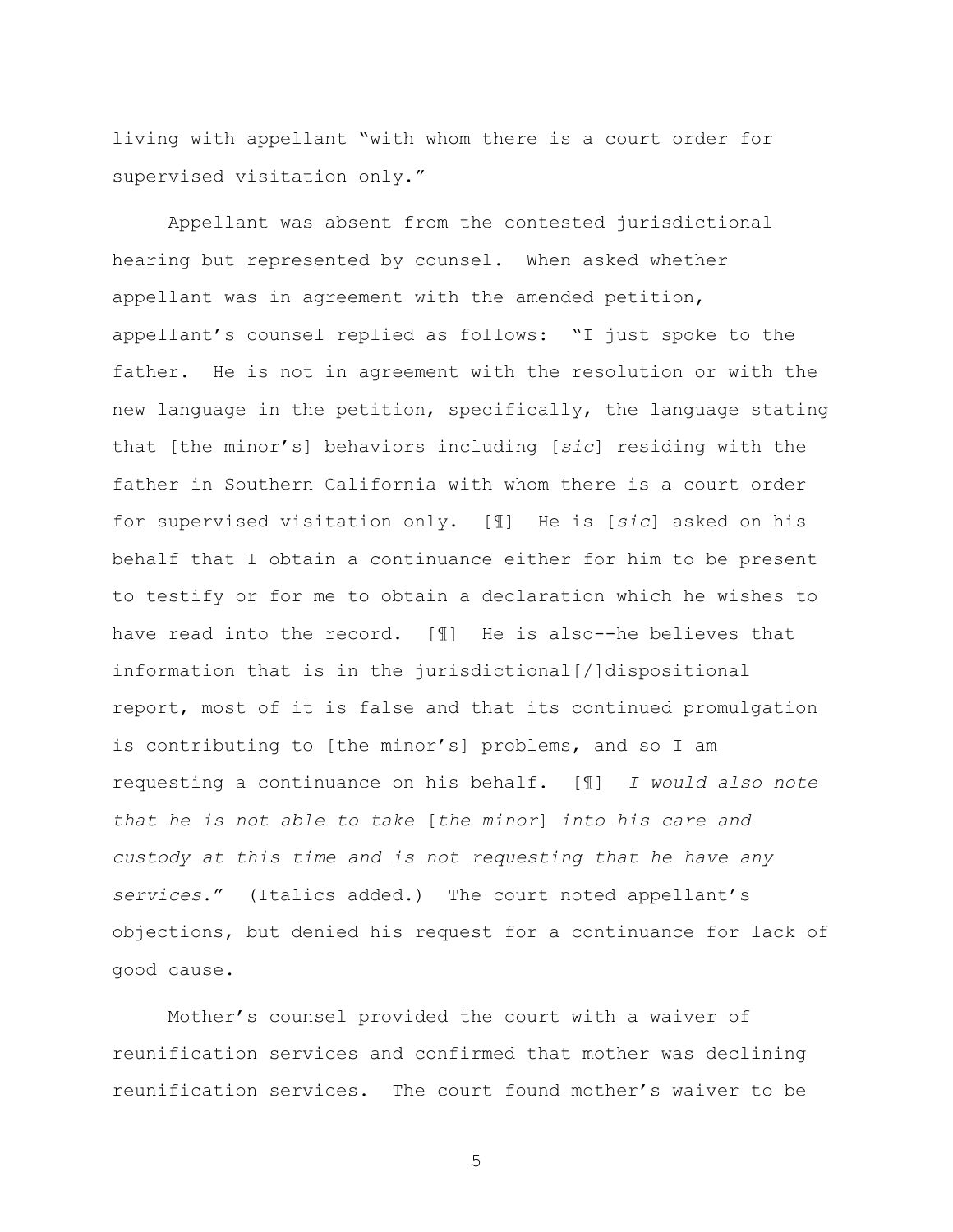knowing, intelligent and voluntary and denied services to her pursuant to section 361.5, subdivision (b)(14). Thereafter, appellant"s counsel requested as follows: "Your Honor, I would be requesting that the Court make a finding under *Robert L.*, that my client is a noncustodial parent who is not seeking reunification services at this time." The court responded, "I will order no services to the father under the case of *Robert L.* He is a nonoffending father who"s not requesting placement of [the minor] or services."

The juvenile court dismissed the  $(b)$  (1) and the  $(b)$  (2) allegations for insufficient evidence and sustained the section 300(c) allegations in the petition, as modified, adjudged the minor a dependent child of the court (*ibid.*), committed him to the care and custody of the Department for suitable confidential placement, and ordered regular visitation for the mother with the minor. Included in the court's findings was the following: "An injury or detrimental condition sustained by [the minor] is of a nature as would ordinarily not be sustained, except as the result of the unreasonable or neglectful acts or omissions of the parents, [S.E.] and Michael [E.], who has [*sic*] the care or custody of [the minor]." The court's order also included a finding that the "whereabouts and/or identity of the father, Michael [E.], are unknown and a reasonably diligent search has failed to locate the father." With regard to compliance with the ICWA, the court found as follows: "[Appellant] has not examined the [form] ICWA-030 for errors. [¶] Notice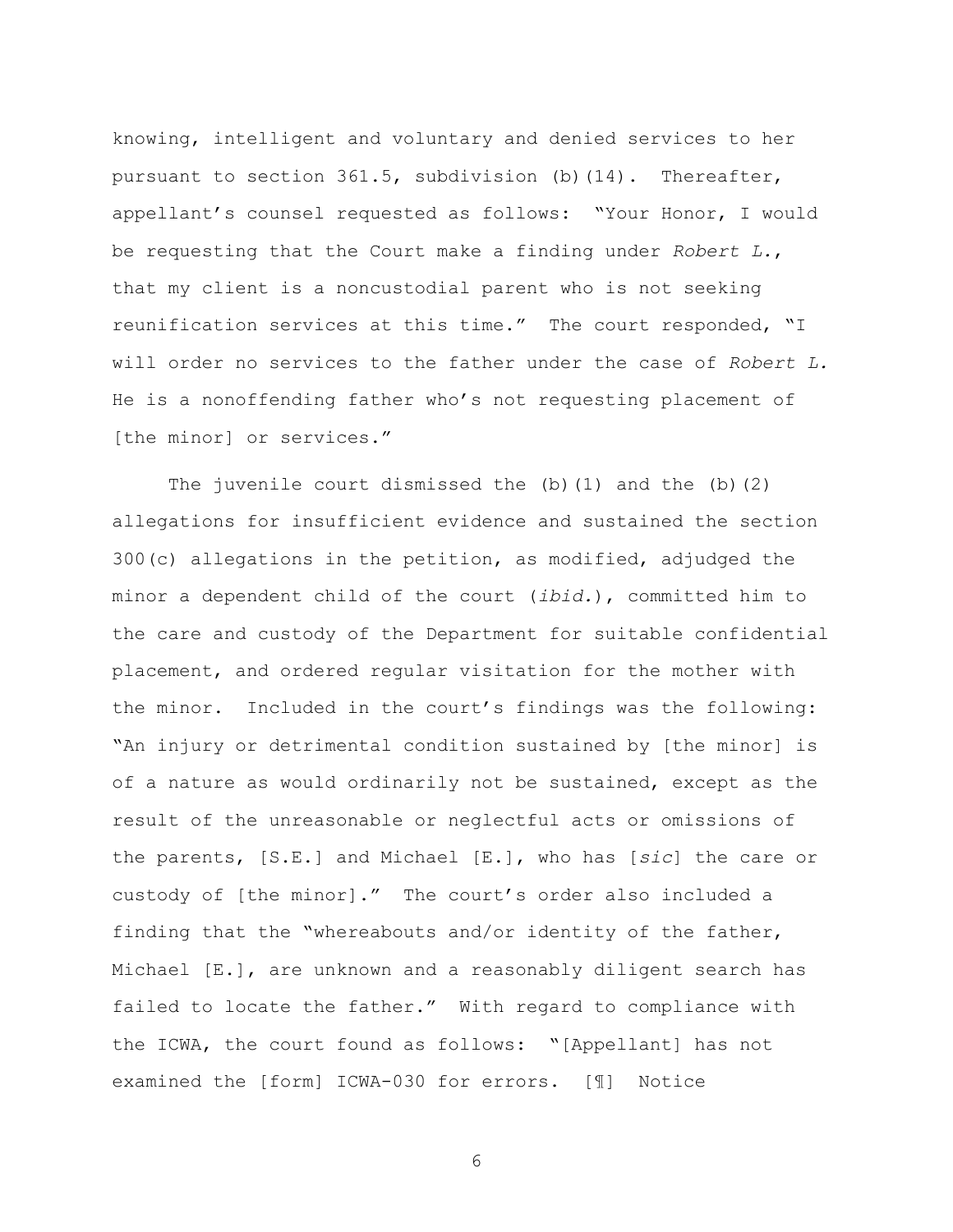requirements pursuant to ICWA have been complied with as to the identified tribes and 60 days have passed. [¶] [The minor] is not an Indian Child as to those tribes. [¶] No further notice need be given to those tribes." The matter was set for annual review pursuant to section 366.3, subdivision (d)(4).

Appellant filed a timely notice of appeal.

### **DISCUSSION**

# **I. Denial of Reunification Services**

Appellant contends section 361.5, not *Robert L.*, *supra*, 45 Cal.App.4th 619, controls a court"s denial of reunification services and, as such, the juvenile court violated his due process rights and exceeded its authority by failing to obtain his executed waiver of services or to make a finding that such waiver was knowingly and intelligently made as required by section 361.5, subdivision (b) (14).

Section 361.5 provides in relevant part as follows: "Reunification services need not be provided to a parent or guardian described in this subdivision when the court finds, by clear and convincing evidence, any of the following: [I] . . . [I] (14) That the parent or guardian of the child has advised the court that he or she is not interested in receiving family maintenance or family reunification services or having the child returned to or placed in his or her custody and does not wish to receive family maintenance or reunification services. [¶] The parent or guardian shall be represented by counsel and shall execute a waiver of services form to be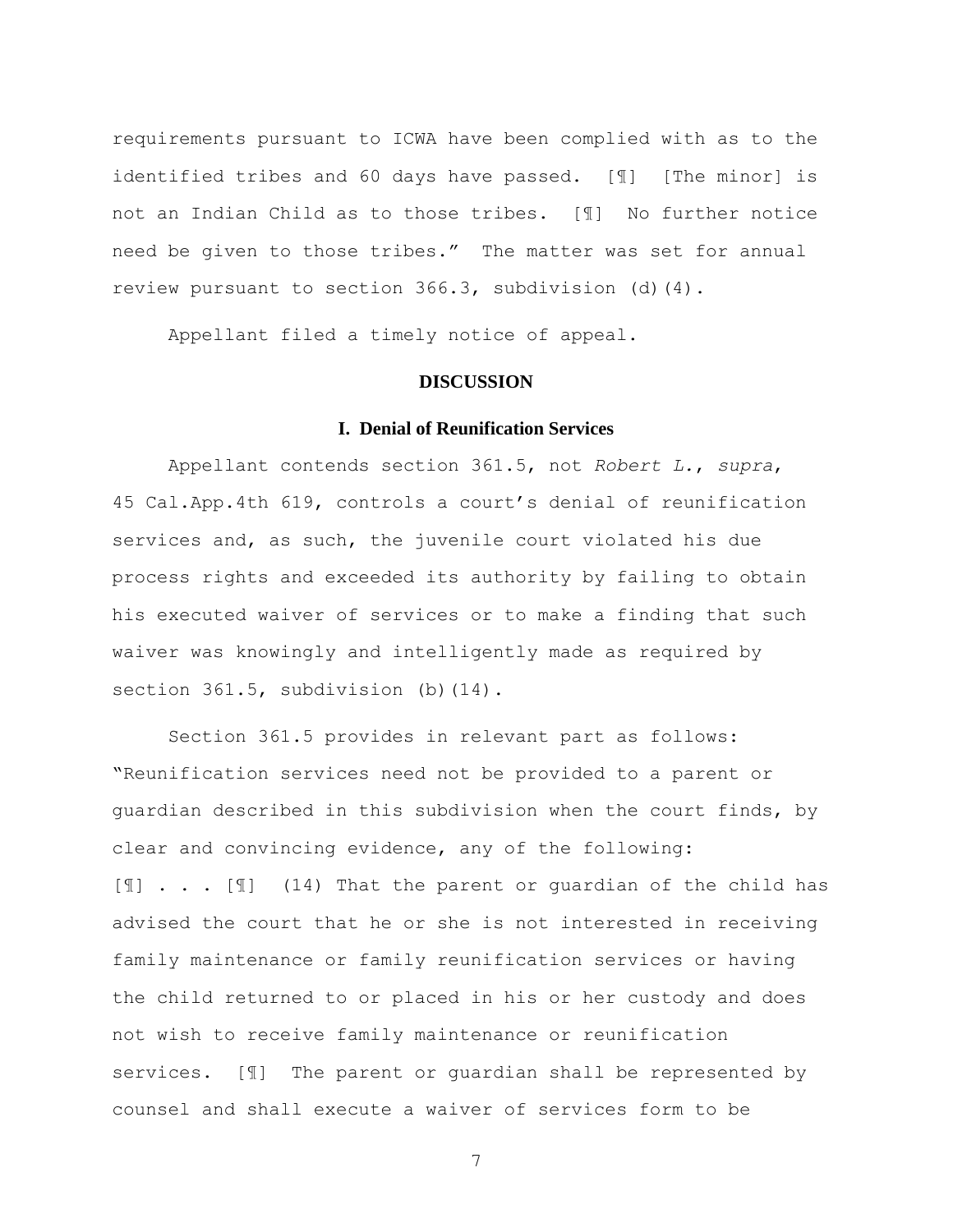adopted by the Judicial Council. The court shall advise the parent or guardian of any right to services and of the possible consequences of a waiver of services, including the termination of parental rights and placement of the child for adoption. The court shall not accept the waiver of services unless it states on the record its finding that the parent or guardian has knowingly and intelligently waived the right to services." (§ 361.5, subd. (b)(14).)

"These procedural requirements ensure that parents understand the potentially grave consequences of their failure to participate in services. [Citations.] Before section 361.5, subdivision (b)(14) was enacted, parents could implicitly waive services by declining to seek custody. (See *In re Terry H.* (1994) 27 Cal.App.4th 1847.)" (*In re Nolan W.* (2009) 45 Cal.4th 1217, 1233-1234, fn. 7.) Section 361.5 now "governs the grant or denial of reunification services to a noncustodial parent who has not assumed custody of his or her child under section 361.2, subdivision (b)." (*In re Adrianna P.* (2008) 166 Cal.App.4th 44, 54; see also *In re D.F.* (2009) 172 Cal.App.4th 538, 546, fn. 1.)

The record here contains no evidence of a written waiver executed by appellant. He did not attend the hearing. The court did not obtain appellant"s personal waiver nor did it explain to him the consequences of such a waiver. As such, it was error to accept a waiver based only on counsel's representations. However, notwithstanding that the waiver was not obtained according to the statutory requirements, the error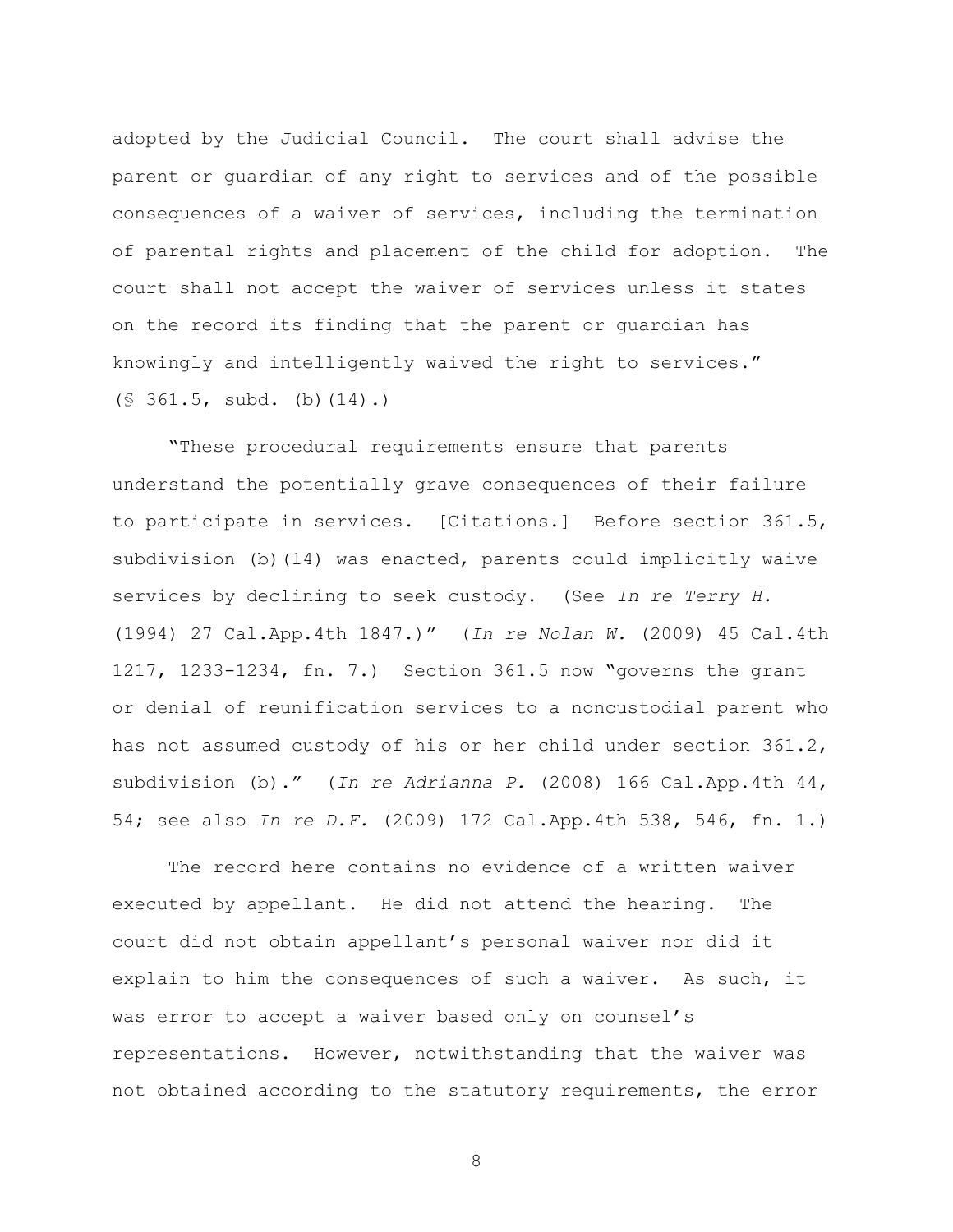is harmless beyond a reasonable doubt. (*Chapman v. California* (1967) 386 U.S. 18, 24 [17 L.Ed.2d 705, 710-711] [error of constitutional dimension is reviewed under stricter standard].)

Appellant did not appear for any of the hearings in this matter. He was, however, represented by counsel throughout the proceedings. Counsel represented to the court that she had communications with appellant regarding the proceedings and that appellant communicated to her his opposition to the proposed modifications to the petition, his objection to statements contained in the jurisdictional/dispositional report, and the fact that he desired neither custody nor reunification services. Appellant does not deny this. Based on those communications, appellant"s counsel requested that appellant"s appearance be waived and that the court find "under *Robert L.*" that appellant was a noncustodial parent and was not seeking reunification services. The court found that appellant was a "nonoffending father who's not requesting placement of [the minor] or services," without objection.

Moreover, even if appellant had been present and properly admonished, there is no evidence he would have requested services. (See *Arlena M. v. Superior Court* (2004) 121 Cal.App.4th 566, 573 [court"s error in failing to advise parent pursuant to § 361.5, subd. (a)(3) that failure to participate in reunification plan can result in termination of parental rights harmless where parent aware of six-month limitation for reunification and no evidence in record that she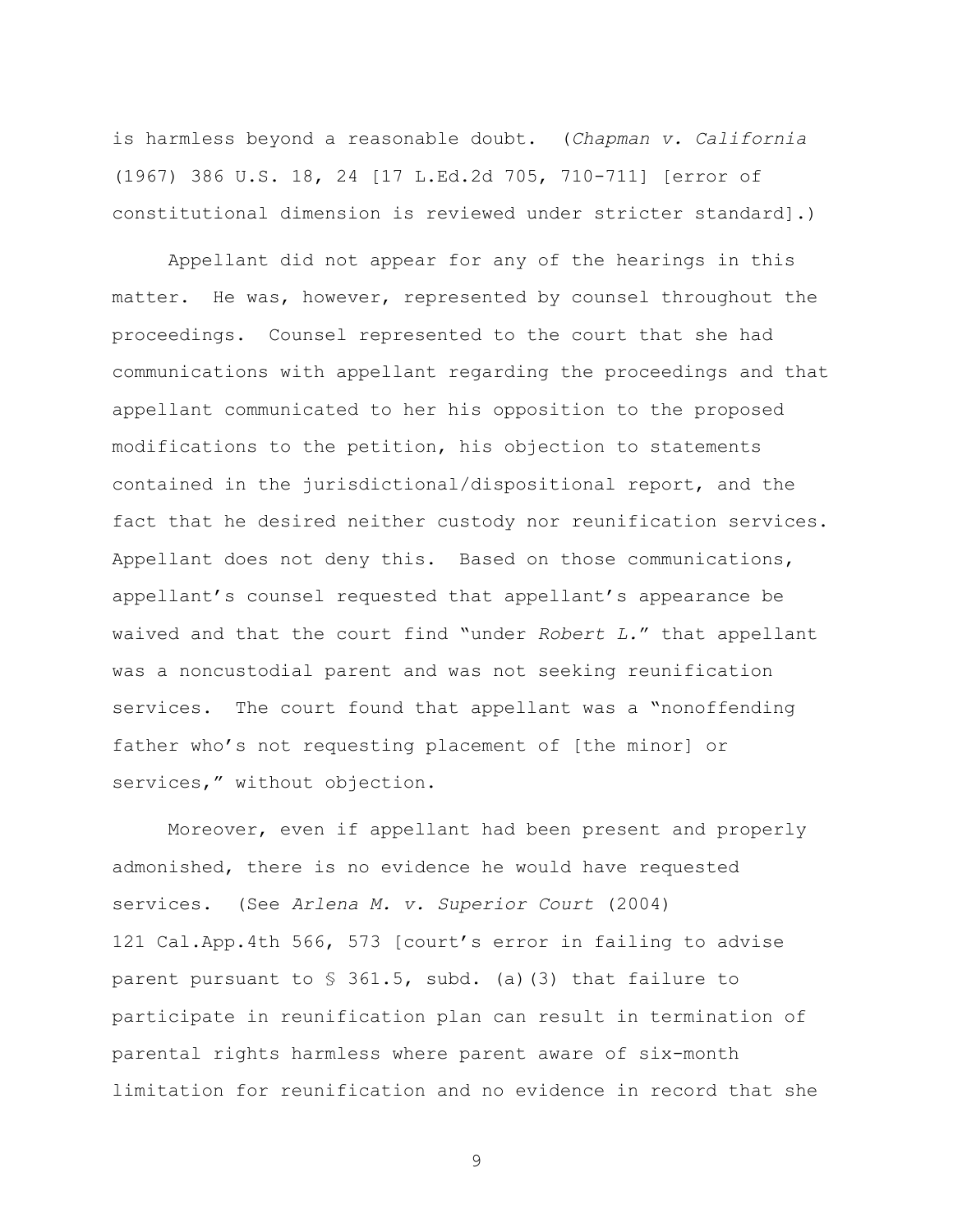would have participated in plan if directly advised].) The dependency proceedings were initiated when appellant put the minor on a plane in San Diego and sent him to his mother in Sacramento, where the mother promptly dropped him off at a youth center because there was "no one to care for him." From inception to conclusion, there is little in the record to suggest appellant had any desire to obtain reunification services. According to the November 2008 detention report, appellant stated he would not attend the detention hearing but "would like to be involved in the process." According to the December 2008 jurisdictional/dispositional report, appellant stated he "would benefit from counseling services and a psychiatric medication evaluation" and "could use a psychiatric medication assessment," yet there is no indication appellant requested services aimed at reunification. To the contrary, the report notes appellant was amenable to a permanent plan of adoption for the minor "under the right circumstances. As long as people who adopt him are doing so with their eyes wide open and are in it for the right reasons." We note, as the juvenile court did, that appellant has the right to "come in and ask for services at some point and ask for placement of [the minor]." Were appellant to decide he would like services or custody, he is not precluded from petitioning the juvenile court to change or modify the court"s order. (§ 388.)

The court's error in not requiring that a waiver be executed and failing to make the requisite section 361.5,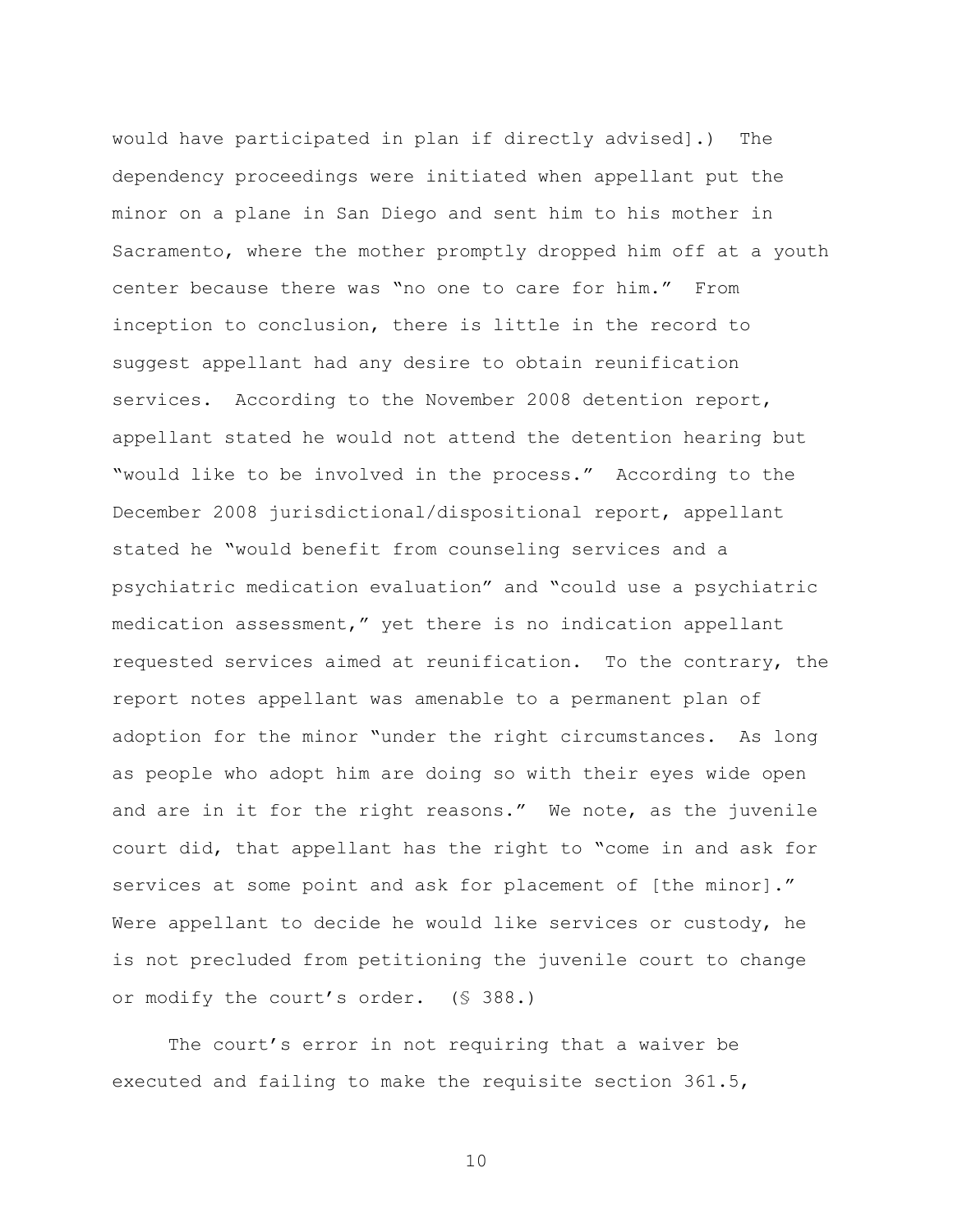subdivision (b)(14) finding on the record was harmless beyond a reasonable doubt.

### **II. Lack of Substantial Evidence to Support Certain Findings**

Appellant contends the juvenile court's finding that the minor's "injury or detrimental condition . . . would ordinarily not be sustained, except as the result of the unreasonable or neglectful acts or omissions" of appellant was not supported by substantial evidence and must be reversed. The Department concedes that the court"s finding was the result of judicial oversight and was therefore not supported by the evidence; however, the Department argues the error was harmless because jurisdiction need only be established by one true allegation. We agree that the finding is not supported by the evidence and must be stricken. In doing so, however, we preserve the court's finding of dependency jurisdiction which is otherwise supported by substantial evidence.

A child comes within the jurisdiction of the juvenile court if "[t]he child is suffering serious emotional damage, or is at substantial risk of suffering serious emotional damage, evidenced by severe anxiety, depression, withdrawal, or untoward aggressive behavior toward self or others, as a result of the conduct of the parent or guardian or who has no parent or guardian capable of providing appropriate care. . . ."  $(§ 300,$ subd.  $(c)$ .)

The burden of proof in the jurisdictional phase of a dependency proceeding is preponderance of the evidence.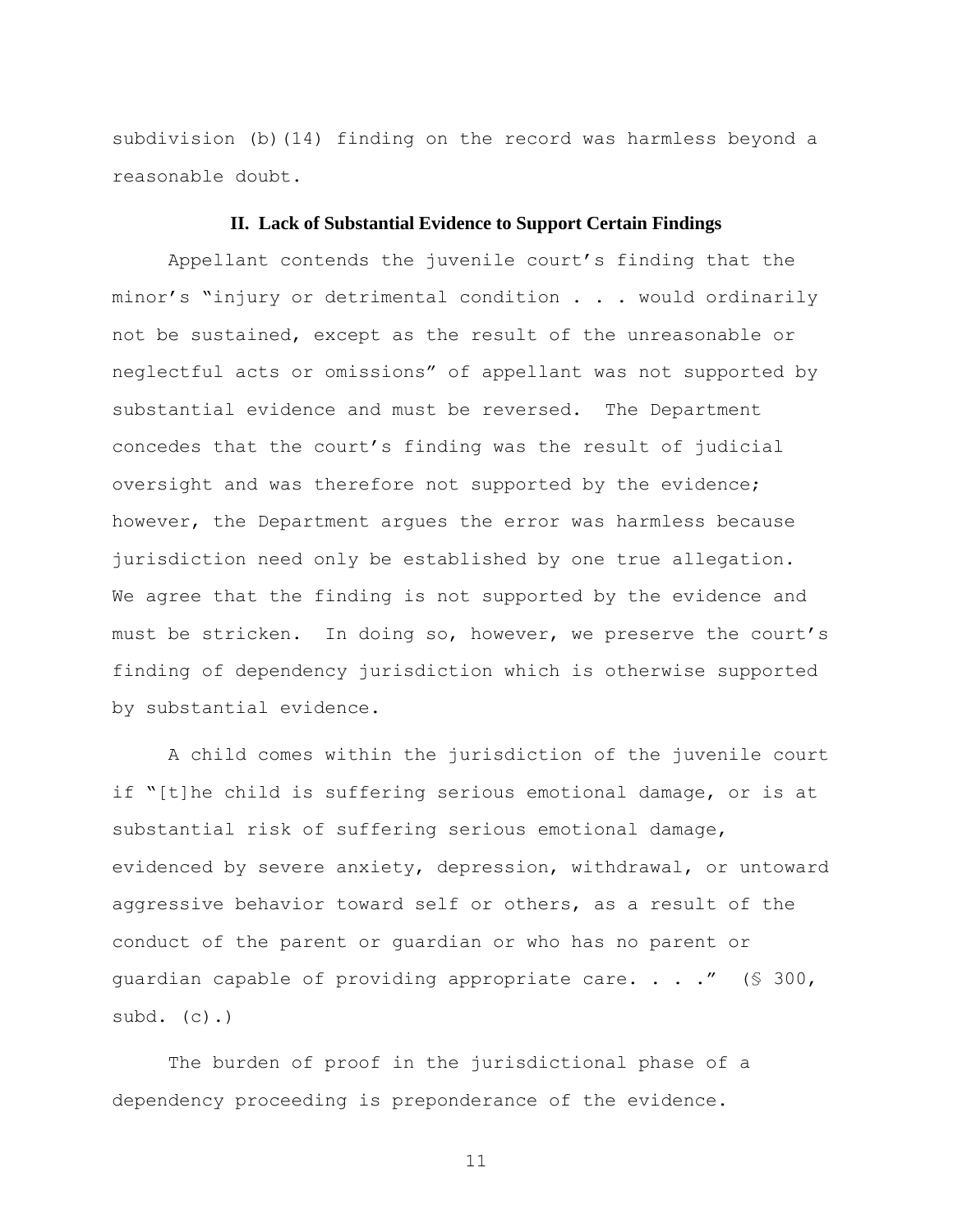(§ 355.) On appeal, the substantial evidence test is the appropriate standard of review. (*In re Basilio T.* (1992) 4 Cal.App.4th 155, 170.) ""If there is any substantial evidence to support the [jurisdictional] findings of the juvenile court, a reviewing court must uphold the trial court's findings. All reasonable inferences must be in support of the findings and the record must be viewed in the light most favorable to the juvenile court"s order."" (*Id.* at p. 168.) A "reviewing court may affirm a juvenile court judgment if the evidence supports the decision on any one of several grounds." (*In re Jonathan B.* (1992) 5 Cal.App.4th 873, 875.)

While the original dependency petition alleges facts related to both parents, the petition, as modified, alleges facts related only to the mother, S.E. Specifically, the modified petition alleges that S.E. was "unable to provide for the care, supervision, and protection of [the minor] . . . in that she does not have the necessary skills to parent [the minor] due to the fact that [the minor] is suffering from serious emotional damage evidenced by severe anxiety, depression, withdrawal, and/or untoward aggressive behavior toward self or others." Where, as here, the juvenile court sustained those allegations and S.E. has not appealed the jurisdictional findings or the order, "[t]he court could declare jurisdiction over [the minor] based on the actions of the mother alone." (*In re James C.* (2002) 104 Cal.App.4th 470, 482; see also § 302, subd. (a); *In re Nicholas B*. (2001) 88 Cal.App.4th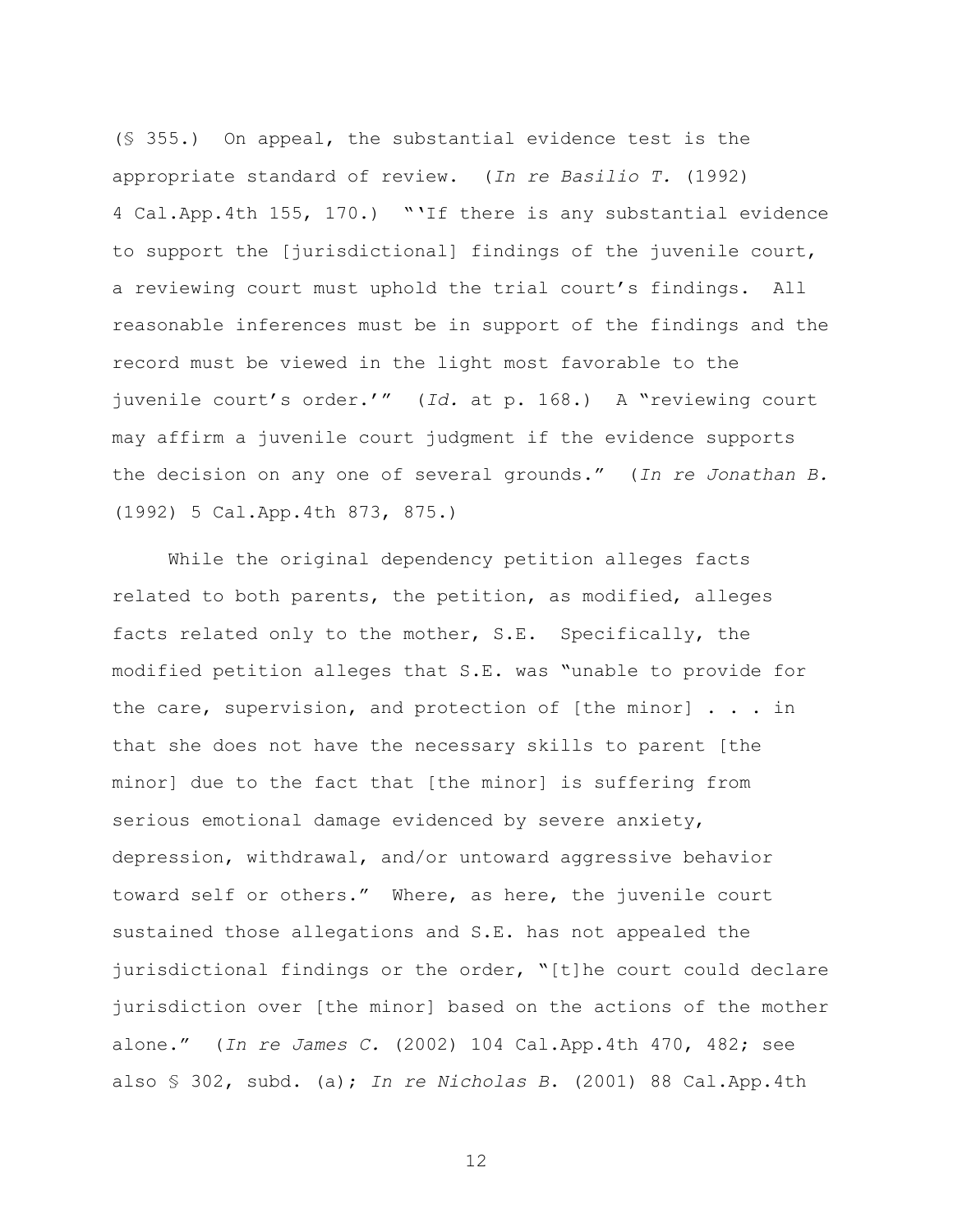1126, 1135 ["a finding against one parent is a finding against both in terms of the child being adjudged a dependent"].) In the absence of a specific allegation related to appellant, and given the lack of evidence to support any implied allegation, the court"s finding must be stricken as to appellant. We do so without disturbing the court's exercise of dependency jurisdiction over the minor based upon its sustaining of the allegations as to the mother.

## **III. The ICWA Notice**

Appellant contends the jurisdictional findings and orders must be reversed due to the juvenile court's failure to provide adequate notice pursuant to the ICWA. The Department argues any error that might have occurred was harmless. (*In re Brandon T.*  (2008) 164 Cal.App.4th 1400, 1414.)

The ICWA provides, in part: "In any involuntary proceeding in a State court, where the court knows or has reason to know that an Indian child is involved, the party seeking the foster care placement of, or termination of parental rights to, an Indian child shall notify the parent or Indian custodian and the Indian child"s tribe, by registered mail with return receipt requested, of the pending proceedings and of their right of intervention." (25 U.S.C. § 1912(a).) The Indian status of a child need not be certain or conclusive to trigger the ICWA"s notice requirements. (*In re Desiree F.* (2000) 83 Cal.App.4th 460, 471.) California Rules of Court, former rule 5.664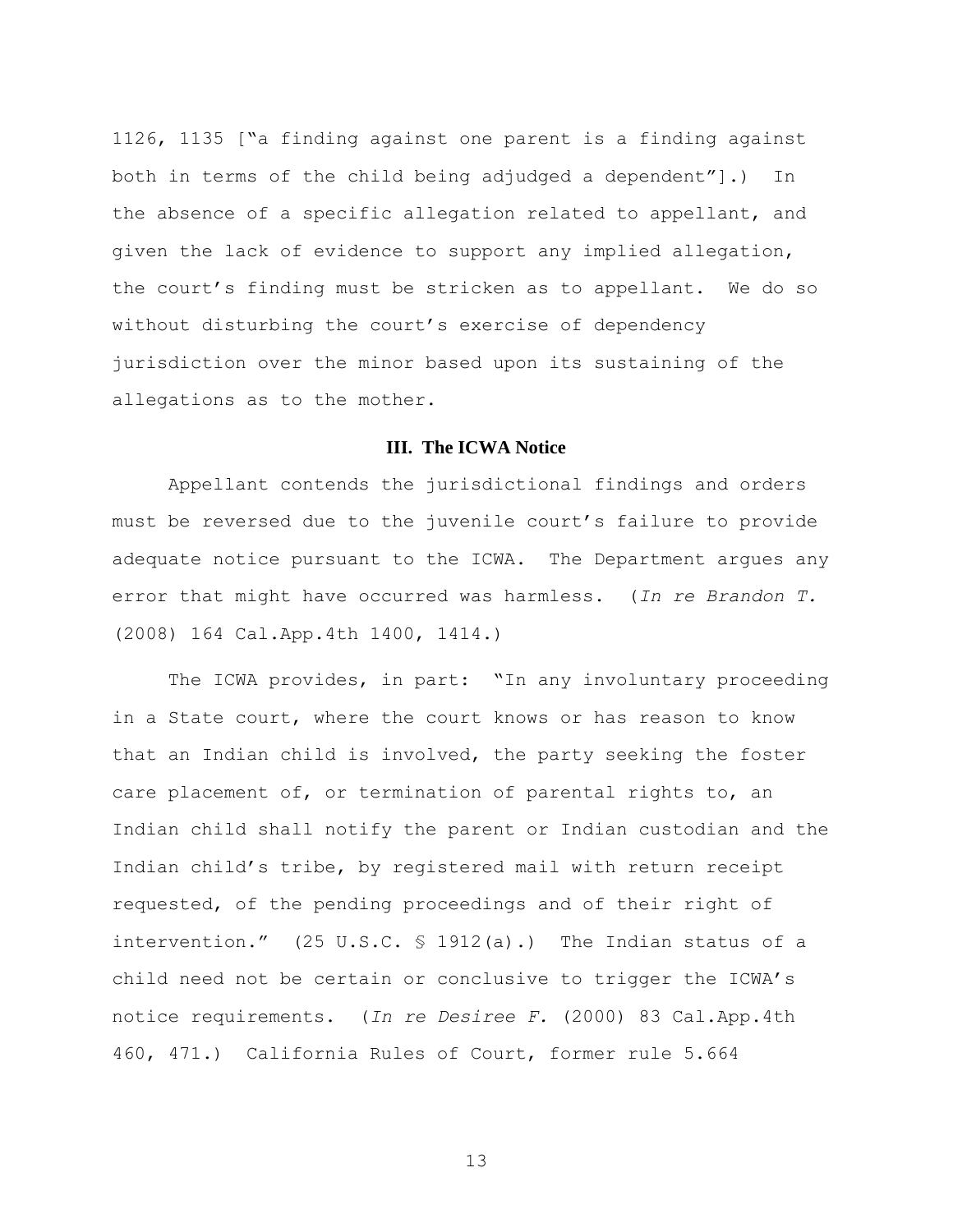contained identical requirements. (See Cal. Rules of Court, rule 5.481, eff. Jan. 1, 2008.)

The Department and the juvenile court have an affirmative and continuing duty to inquire whether a child who is subject to these proceedings is, or may be, an Indian child. (Cal. Rules of Court, rules  $5.481(a)(4)$ ,  $5.482(d)(2)$ .) If, after the petition is filed, the court "knows or has reason to know that an Indian child is involved," notice of the pending proceeding and the right to intervene must be sent to the tribe or the Bureau of Indian Affairs (BIA) if the tribal affiliation is not known. (25 U.S.C. § 1912(a); Cal. Rules of Court, rule 5.481(a)(4).) Notices must include all available information about the child"s parents, grandparents and great-grandparents, especially those with alleged Indian heritage, including maiden, married and former names and aliases, birthdates, places of birth and death, current and former addresses, and information about tribal affiliation including tribal enrollment numbers. (*In re Francisco W.* (2006) 139 Cal.App.4th 695, 703; *In re Louis S.* (2004) 117 Cal.App.4th 622, 630.)

"Deficient notice under the ICWA is usually prejudicial [citation] but not invariably so." (*In re Antoinette S.* (2002) 104 Cal.App.4th 1401, 1411.) "[E]rrors in ICWA notice are subject to harmless error review" (*Nicole K. v. Superior Court* (2007) 146 Cal.App.4th 779, 784), and reversal and remand is not necessarily required if "the tribe has . . . expressly indicated no interest in the proceedings" (*In re Desiree F.*, *supra*,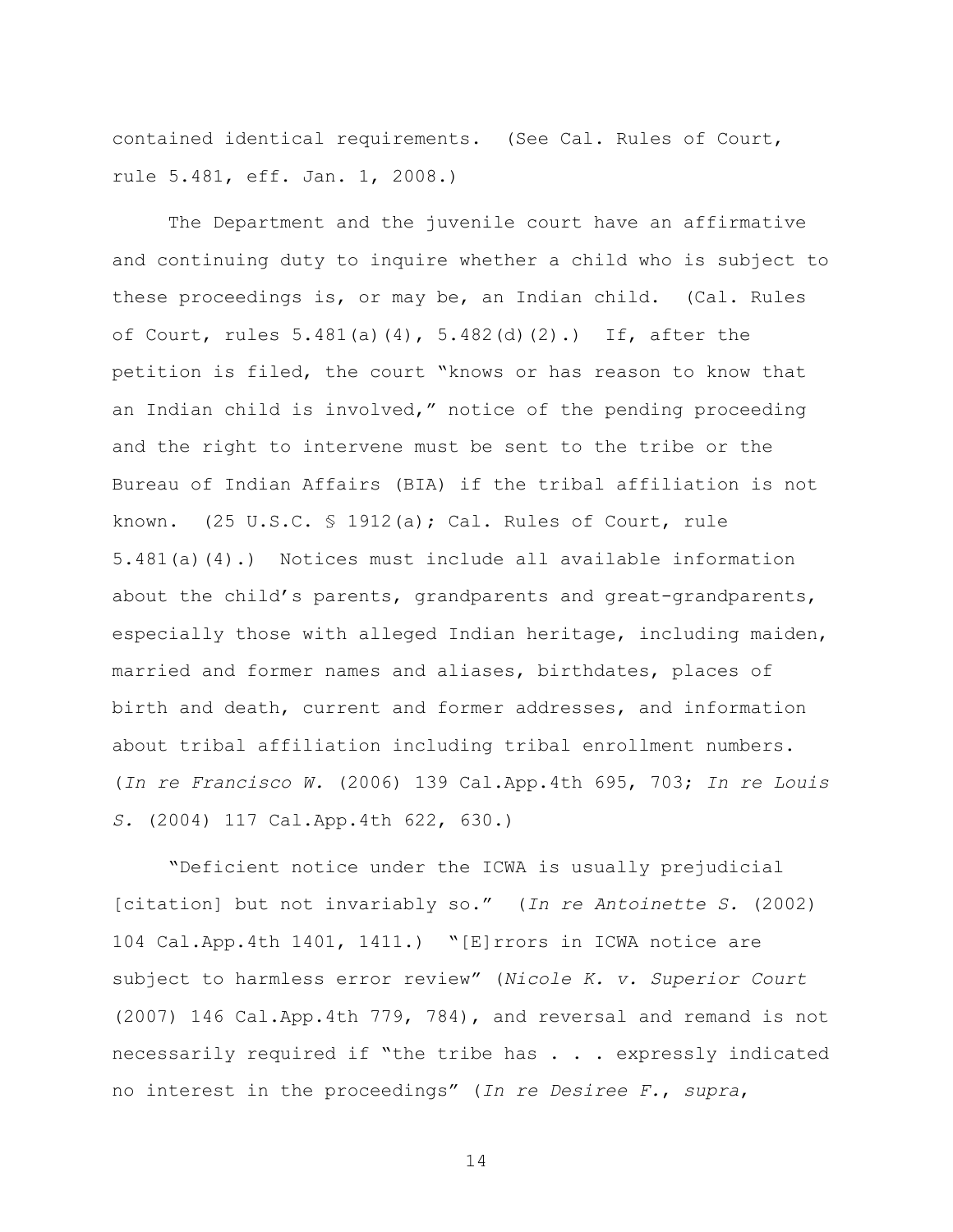83 Cal.App.4th at p. 472). However, in such circumstances it must be established that proper notice was given, or at the very least that the person indicating no interest has the authority to do so on the tribe"s behalf. (See *In re Asia L.* (2003) 107 Cal.App.4th 498, 509; *In re H. A.* (2002) 103 Cal.App.4th 1206, 1213-1215.)

Appellant contends the Department "failed to provide the tribes with *all* the information which it had in its possession regarding [appellant"s] Indian heritage, failed to couple that information with information regarding the mother"s heritage which was readily available from its own records via proper inquiry, and failed to interview any of [appellant's] relatives."**3** In particular, appellant claims the Department had in its possession the former form JV-135 (Notice of Involuntary Child Custody Proceeding for Indian Child) from the 2005 Orange County proceeding but failed to include portions of the information contained in that form in the new form ICWA-030 (Notice of Child Custody Proceeding for Indian Child) mailed on November 25, 2008, in this proceeding. As we shall explain, inquiry regarding mother's heritage was unnecessary, and any error in failing to provide all of the information from the 2005 notice was harmless.

i<br>L

**<sup>3</sup>** Although appellant did not raise objections to the ICWA notice before the juvenile court, he may nevertheless raise them on appeal. A challenge to compliance with the ICWA notice requirements is not forfeited due to failure to object in the juvenile court proceedings. (*In re J.T.* (2007) 154 Cal.App.4th 986, 991.)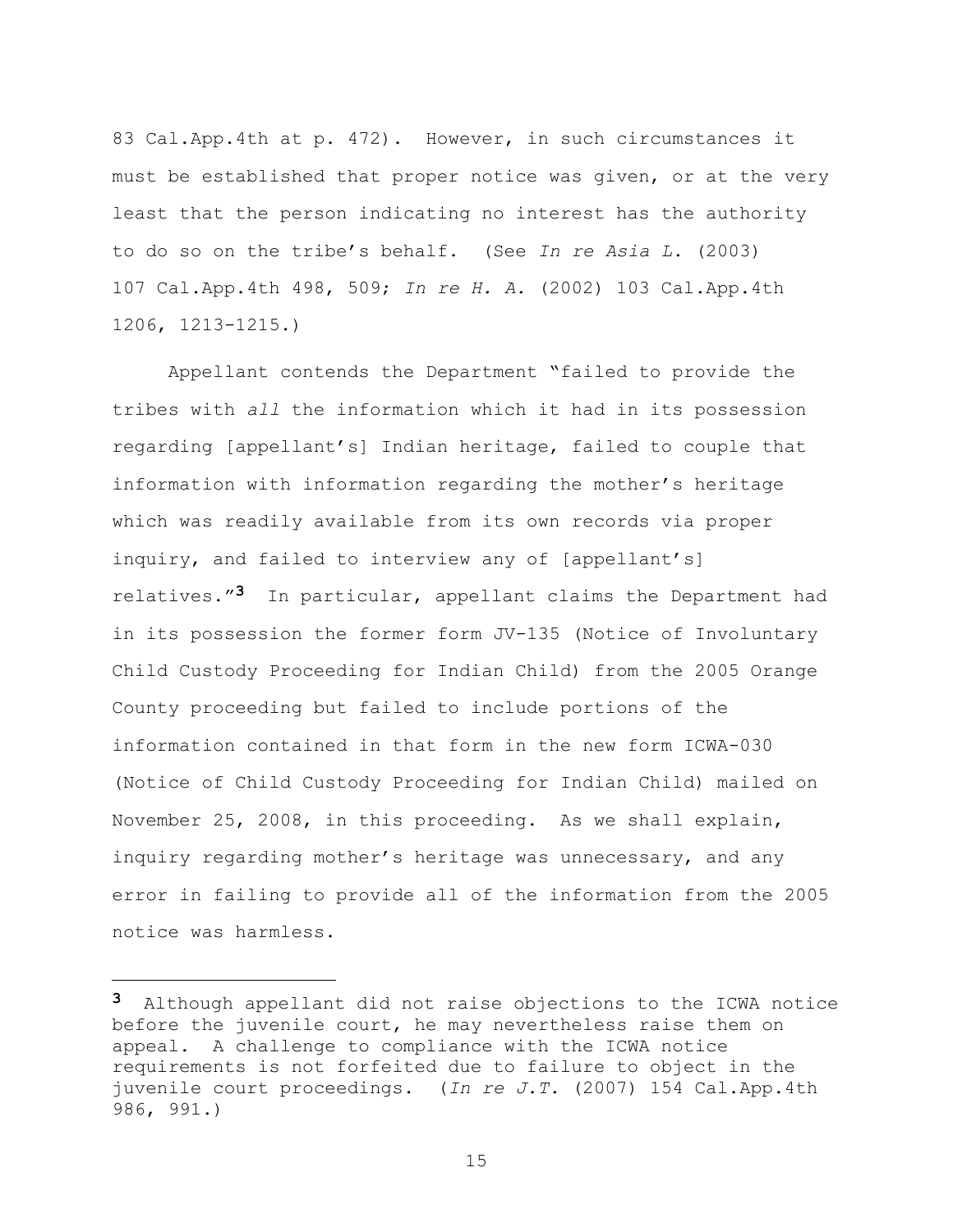The record makes plain that the mother denied any Indian heritage in the 2005 proceeding, and affirmed her denial in the 2008 proceeding. Because there was otherwise no reason to believe the minor had Indian heritage on his mother"s side, no further inquiry was required in that regard.

As for possible Indian heritage on appellant"s side, the ICWA notices sent out in this proceeding contain some, but not all, of the information contained in the 2005 notices. In particular, the notices omit information regarding appellant"s father, grandfather and grandmother. The notices were received by the United Keetoowah Band of Cherokee Indians, the Cherokee Nation of Oklahoma, the Eastern Band of Cherokee Indians, the BIA, the United States Department of the Interior, and appellant. Of those, the Cherokee Nation of Oklahoma and the Eastern Band of Cherokee Indians responded and determined the minor is not an Indian child.

However, as appellant concedes, the notice prepared in the 2005 Orange County proceeding contained all of the required information. The 2005 notice was provided to the BIA, the Cherokee Nation of Oklahoma, the Eastern Band of Cherokee Indians, and the United Keetoowah Band of Cherokee Indians, none of which have indicated that the minor has Indian heritage. Given that adequate notice was provided to the tribes in 2005, it is not likely that a different outcome would have resulted had the current notice contained the complete information. The error is harmless. [END OF NONPUB. PTS. I.-III.]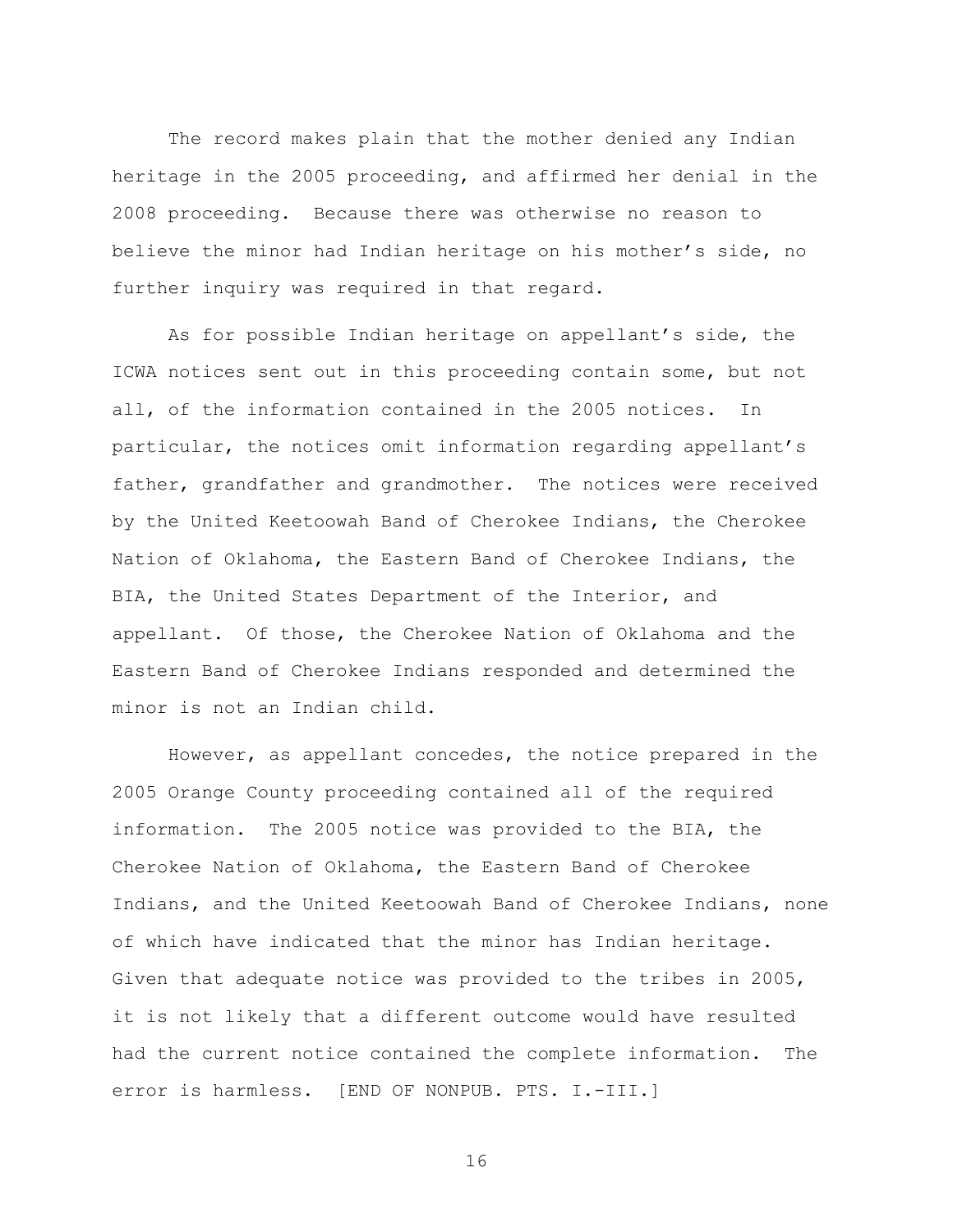# **IV. Visitation**

Appellant contends that the court, in its dispositional order, improperly delegated to the Department the responsibility to determine whether visitation with the minor would occur at all. We agree.

In fashioning a visitation order, the court may delegate the responsibility of managing the details of visitation--including time, place, and manner--but not the decision whether visitation will occur. (*In re Moriah T.* (1994) 23 Cal.App.4th 1367, 1374 (*Moriah T.*).) In *Moriah T.*, this court upheld an order entered at an 18-month review hearing for the father to visit ""regularly"" with the children ""consistent with the[ir] well-being . . . and at the discretion of [the social services agency] as to the time, place, and manner.'" (*Id.* at p. 1371.) Because the juvenile court"s order mandated regular visitation, the social services agency was not given absolute discretion to decide whether visits would occur. (*Ibid.*) We concluded it was not an improper delegation of authority to allow the social services agency to determine the frequency and length of visits when the order provided for regular visitation. (*Id.* at pp. 1376-1377; but see *In re M.R.* (2005) 132 Cal.App.4th 269, 274-275; *In re Jennifer G.* (1990) 221 Cal.App.3d 752, 757.)

The visitation order in the present matter is problematic for two reasons. First, unlike the order in *Moriah T.*, the

i<br>L

See footnote, *ante*, page 1.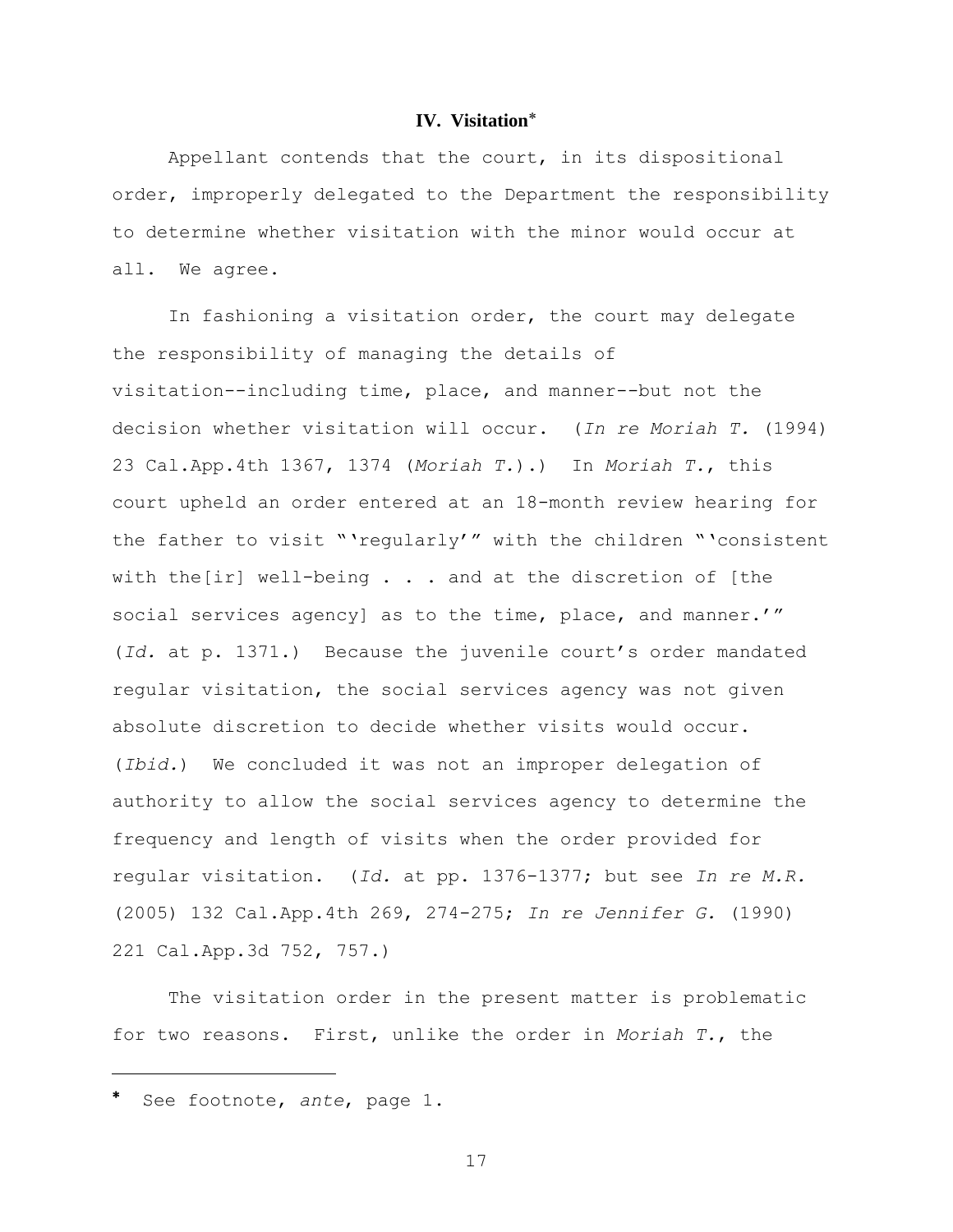order articulated by the court at the hearing provides appellant with supervised visitation and nothing more. Second, the written order, unlike the order in *Moriah T.*, provides for visitation "as frequent as is consistent with the well-being of [the minor]," with all other conditions, including determinations regarding time, place and manner, and frequency and length of visits, left to the discretion of the Department.

At the conclusion of the contested jurisdictional hearing, the court adopted the Department"s recommendations regarding visitation as to the mother.**4** The court then stated that, "[w]ith regard to the father"s visits, those will be supervised only at this point."

The court's minute order following the hearing states as follows with respect to visitation: "The father shall have supervised visitation with [the minor] as frequent as is consistent with the well-being of [the minor]. [The Department]

i<br>L

**<sup>4</sup>** The court referenced page 24 of the December 16, 2008 jurisdiction/disposition report, which states as follows: "The parent, [S.E.], shall have regular visitation with [the minor], consistent with [the minor"s] well[-]being. [The Department] shall determine the time, place and manner of visitation, including the frequency of visits, length of visits, and whether the visits are supervised and who supervises them. The Department's discretion shall extend to determining if and when to begin unsupervised overnight and weekend visits. The parents [*sic*] shall not be under the influence of alcohol or controlled substances during visits and if found to be so, that visit shall be terminated. The Department may consider [the minor's] desires in its administration of the visits, but [the minor] shall not be given the option to consent to, or refuse, future visits."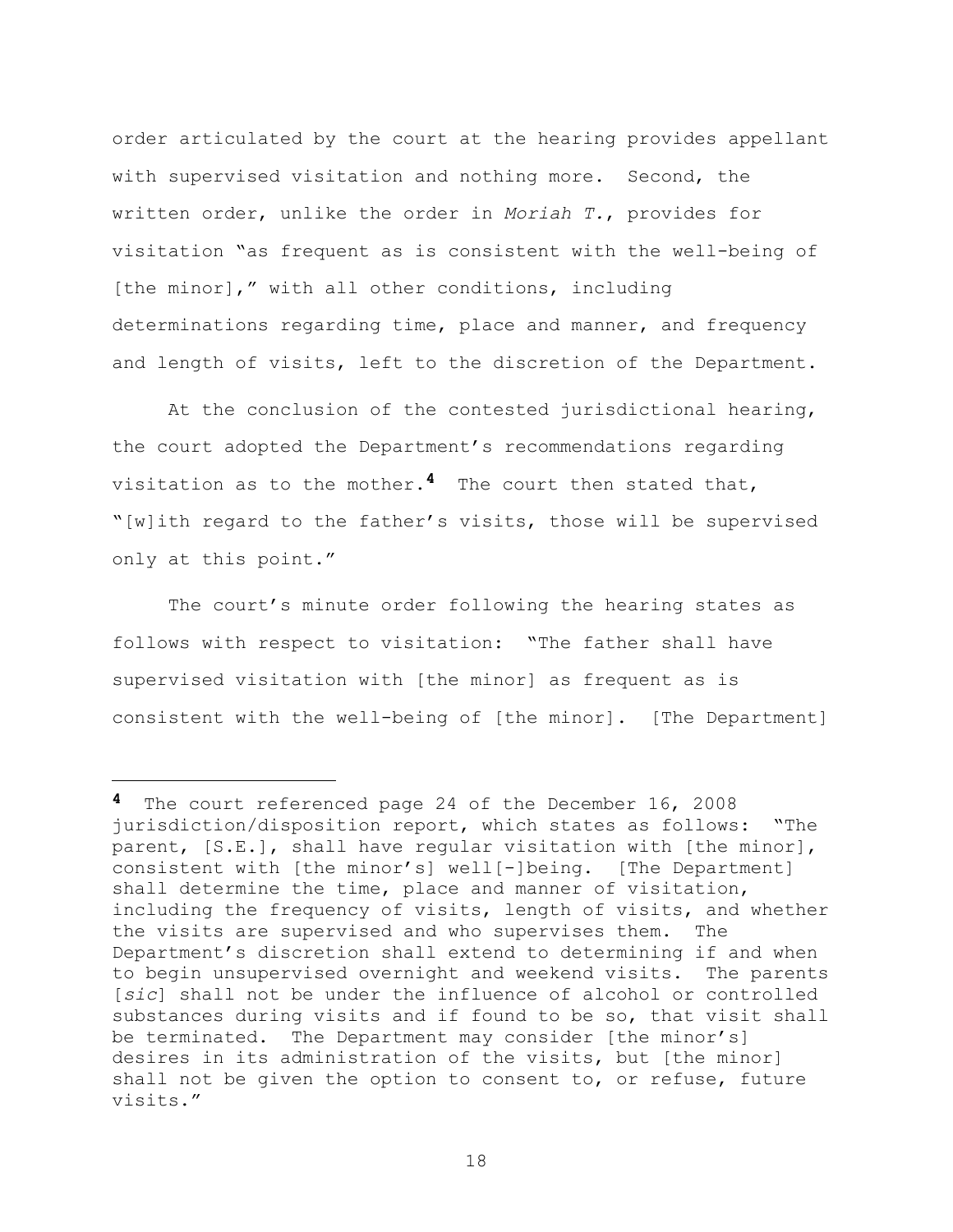shall determine the time, place and manner of visitation, including the frequency of visits, length of visits, and by whom they are supervised. [The Department] may consider [the minor"s] desires in its administration of the visits, but [the minor] shall not be given the option to consent to, or refuse, future visits. Parent/guardian shall not be under the influence of alcohol or controlled substances during visits. If found to be, that visit shall be terminated."

The oral pronouncement regarding appellant's visitation is inconsistent with the visitation provision set forth in the written order. "It may be said . . . as a general rule that when, as in this case, the record is in conflict it will be harmonized if possible; but where this is not possible that part of the record will prevail, which, because of its origin and nature or otherwise, is entitled to the greater credence [citation]. Therefore whether the recitals in the clerk's minutes should prevail as against contrary statements in the reporter"s transcript, must depend upon the circumstances of each particular case." (*In re Evans* (1945) 70 Cal.App.2d 213, 216.) Such error may be corrected at any time. (*People v. Smith* (1983) 33 Cal.3d 596, 599-600.)

Here, the oral pronouncement of the visitation order, which is vague, cannot be reconciled with the court's written order, which calls for visitation but fails to set a minimum number of visits or provide that appellant could visit the minor "regularly." (*Moriah T.*, *supra*, 23 Cal.App.4th at p. 1371.)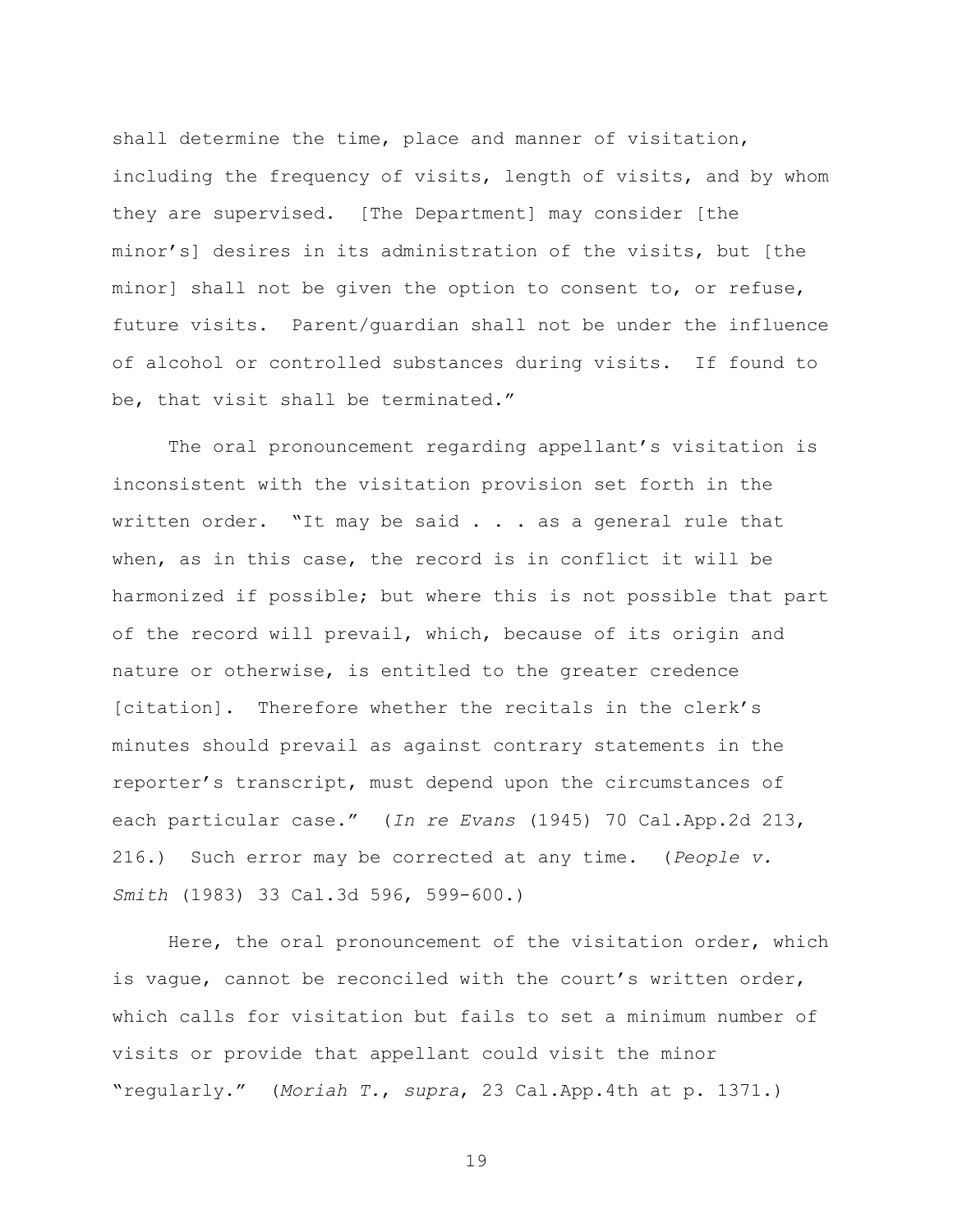Given the lack of necessary detail in the oral pronouncement and the improper delegation of authority to the Department regarding whether visitation would occur at all in the written order, we must remand for further proceedings at which the juvenile court shall clarify the terms and conditions applicable to appellant's visitation, including, but not limited to, a minimum number of visits or that visitation is to occur regularly. [END OF PUB. PT. IV.]

### **V. Court's Erroneous Finding re: Appellant's Whereabouts**

Appellant contends, and the Department concedes, there was no evidence to support the juvenile court's finding that appellant"s whereabouts and/or identity were unknown. Given that the court's minute order contains appellant's address, it appears that the finding regarding appellant's whereabouts and/or identity was a clerical error. We therefore accept the Department's concession and strike the court's finding. [END OF NONPUB. PT. V.]

#### **DISPOSITION**

The court's finding that the minor's "injury or detrimental condition . . . would ordinarily not be sustained, except as the result of the unreasonable or neglectful acts or omissions of" appellant is stricken, as is the court's finding that "[t]he whereabouts and/or identity of the father, Michael [E.], are unknown and a reasonably diligent search has failed to locate the father."